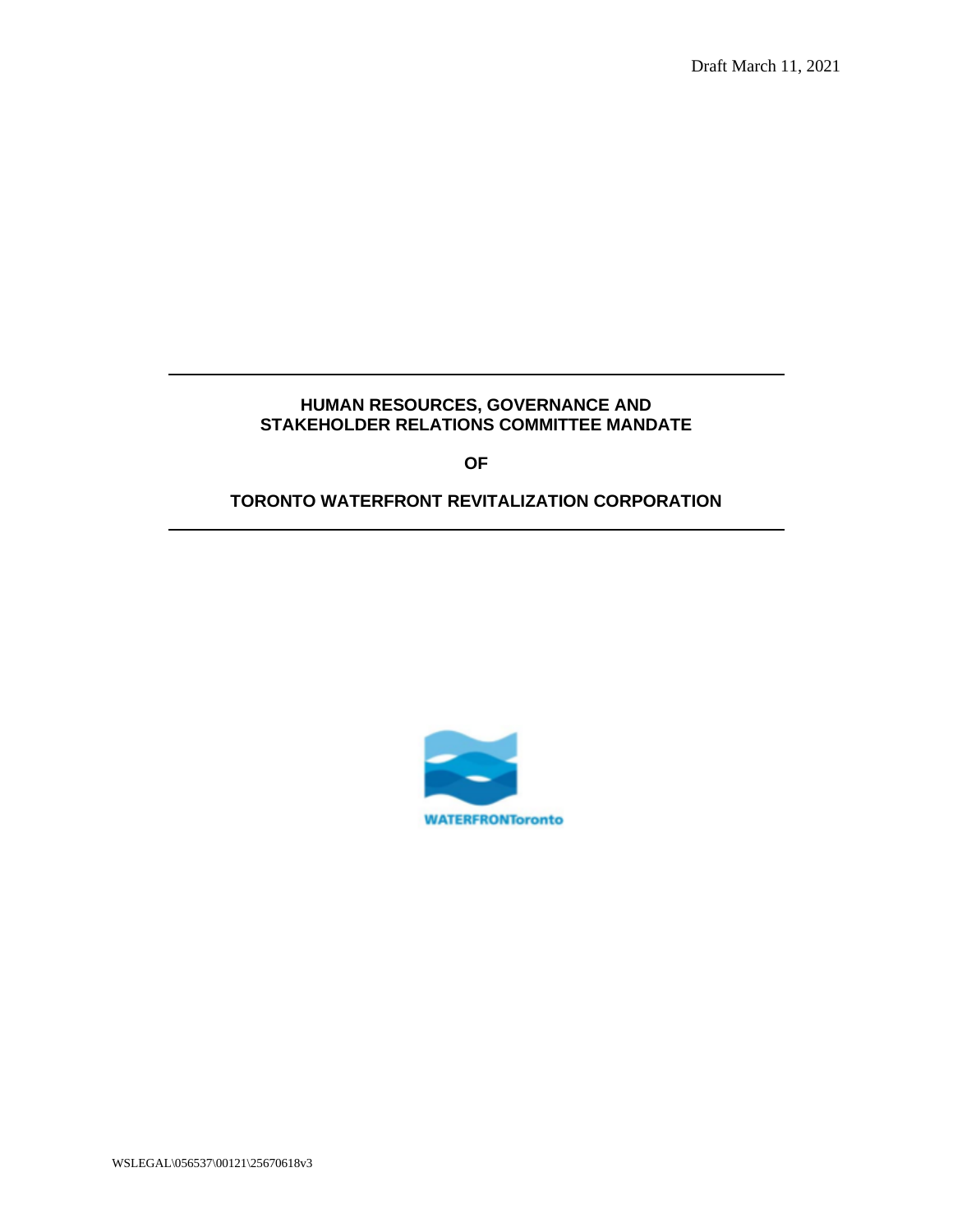

## **TORONTO WATERFRONT REVITALIZATION CORPORATION**

### **Human Resources, Governance and Stakeholder Relations Committee Mandate**

#### **Effective Date: March 25, 2021**

#### **Purpose**

The Human Resources, Governance and Stakeholder Relations Committee (the "**Committee**") is a committee of the board of directors (the "**Board of Directors**") of the Toronto Waterfront Revitalization Corporation (the "**Corporation**"). The primary function of the Committee is to assist the Corporation in fulfilling its oversight responsibilities by evaluating and making recommendations to the Board of Directors as appropriate with respect to:

- (i) Human resources management;
- (ii) Diversity and inclusion initiatives;
- (iii) Corporate governance,
- (iv) Stakeholder Relations;
- (v) Any specific project that the Committee, in its discretion from time to time, designates; and
- (vi) Any other matters that, from time to time, the Board of Directors may delegate to the Committee for oversight.

#### **Authority of the Committee**

- 1. The Board of Directors authorizes the Committee to:
	- (a) Perform its responsibilities under this Mandate;
	- (b) Provide strategic review and advice in respect of the matters described in this Mandate;
	- (c) Oversee the Corporation's risk management policies relevant to this Mandate and ensure that those such policies are implemented appropriately;
	- (d) Require the Chief Executive Officer of the Corporation (the "**Chief Executive Officer**"), the Chief Financial Officer of the Corporation (the "**Chief Financial Officer**"), and other senior officers of the Corporation, and invite any others it deems to have relevant experience and expertise, to attend, or participate in, any meetings of the Committee (each, a "**Meeting**") from time to time;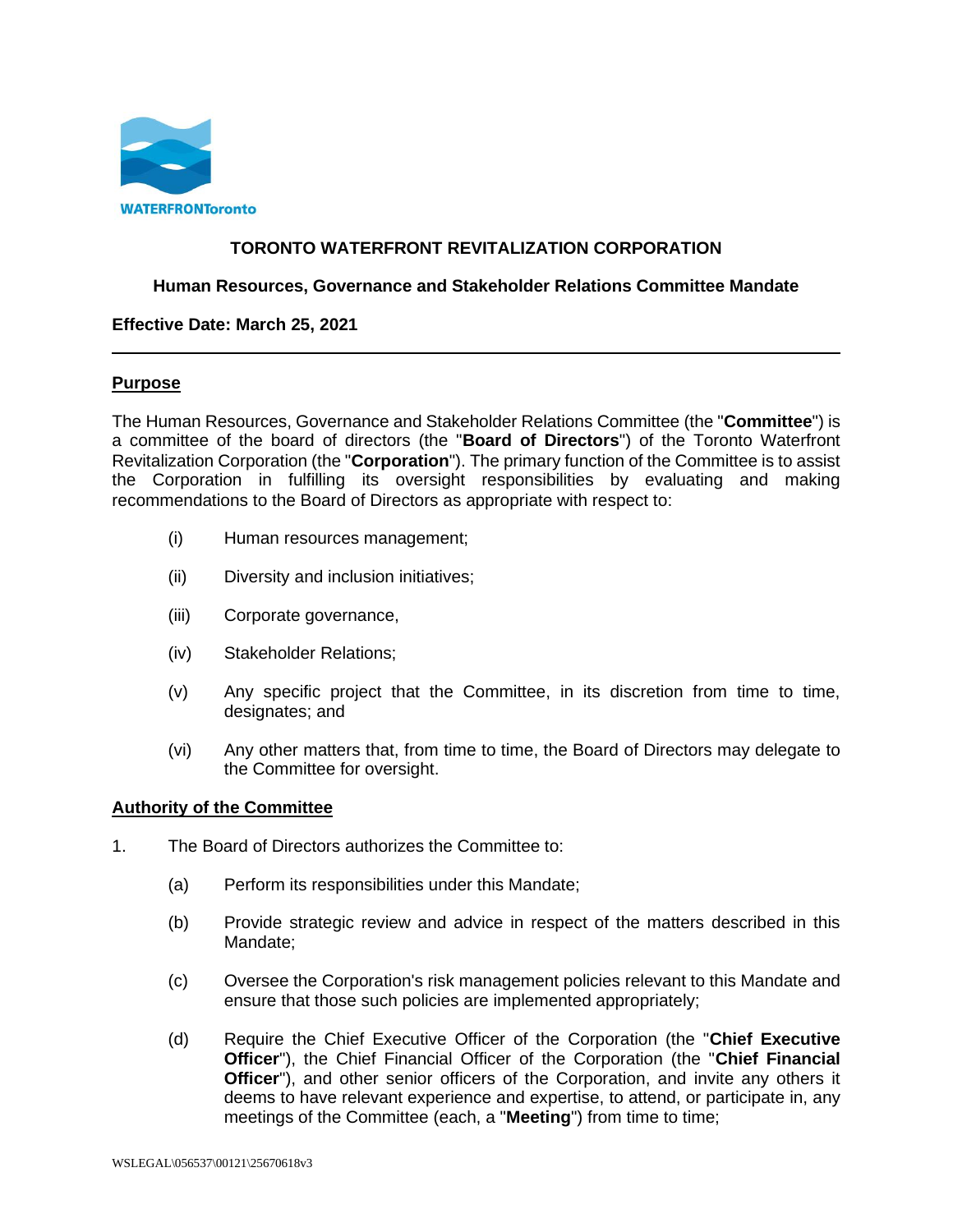- (e) Communicate expectations and the nature, timing and extent of the Committee's informational needs to management of the Corporation; and
- (f) Oversee any related tasks assigned to the Committee by the Board of Directors.
- 2. The Committee may access all records and information of the Corporation that it considers necessary or desirable for the performance of its duties. The Committee may gather information relevant to any matters within its scope of responsibility and retain, at the expense of the Corporation, independent advisors to assist the Committee in performing its duties. Each member of the Committee shall be entitled, to the fullest extent permitted by law, to rely on the accuracy of information provided by persons from within or from outside the Corporation provided that the member acts in good faith and exercises their judgement reasonably in the circumstances.

## **Composition and Procedures of the Committee**

- 3. The Committee will be appointed by the Board of Directors and will be composed of no fewer than three Directors (each, a "**Member**"). The Committee will be chaired by a member of the Board of Directors (each, a "**Director**") appointed by the Board of Directors (the "**Chair of the Committee**"). The Corporate Secretary of the Corporation (the "**Corporate Secretary**") will be the secretary of the Committee and may appoint a nominee to act as recording secretary for a Meeting.
- 4. Each Member will serve at the pleasure of the Board of Directors and will cease to be a Member (i) when determined by the Board of Directors, (ii) upon removal by the Board of Directors, (iii) upon termination of the Member's tenure as a Director for any reason whatsoever, or (iv) as required the by-laws or policies of the Corporation or by law.
- 5. The Board of Directors may fill vacancies in the Committee from time to time, and for the period of time that a vacancy exists the remaining Members may exercise all powers of the Committee, provided that a quorum of Members is in attendance at a Meeting at which those powers are exercised.

## **Meetings of the Committee**

- 6. The Chair of the Committee, the Corporate Secretary or any two Members may call Meetings.
- 7. Notice of a Meeting, including the date, time, and place of the Meeting, must be provided to each Member at least two days before the date of the Meeting, unless any of these requirements is waived by all Members. The agenda of the Meeting and supporting materials (if any) must be given to each Member prior to the Meeting to allow each Member to properly review and consider the agenda and materials.
- 8. The Chair of the Committee, in consultation with the Members, and, as he or she considers appropriate, with any of the other Directors, the Chief Executive Officer, the Corporate Secretary and other senior officers, is responsible for establishing the agenda of each Meeting.
- 9. The powers and authority of the Committee may be exercised at a Meeting only if a quorum is present.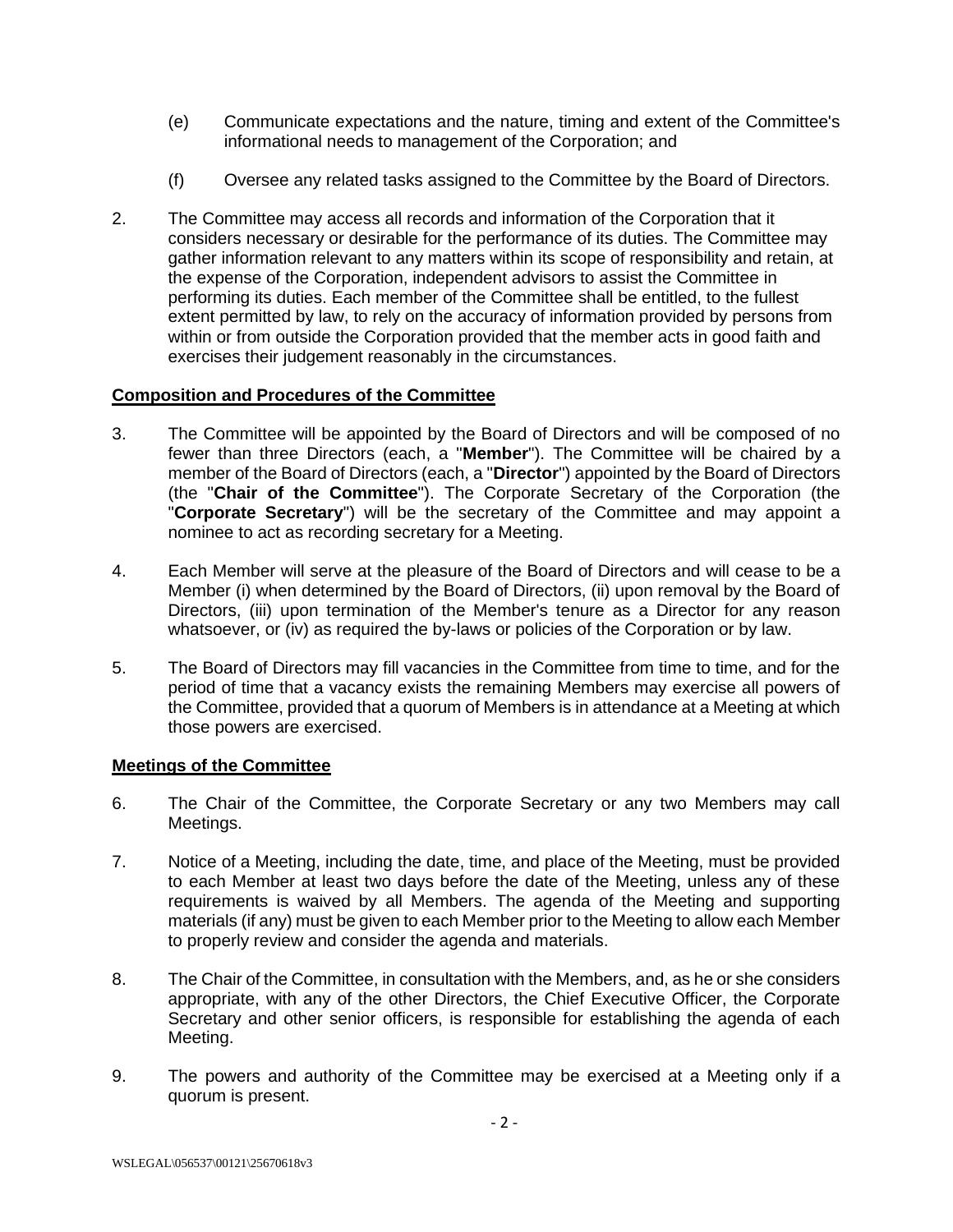- 10. A quorum for a Meeting is two Members.
- 11. Members may attend any Meeting in person or by telephone, video or other digital means.
- 12. A Director, who is not a Member, may attend, but not vote at, a Meeting. The Chief Executive Officer and the Chief Financial Officer will be invited to all Meetings (other than closed Meetings) but may not vote at Meetings.
- 13. If the Chair of the Committee is unable to attend a Meeting, the other Members in the attendance at the Meeting may appoint a Member to chair the Meeting.
- 14. The Chair of the Committee or the substitute chair (as applicable) may vote on any matter at a Meeting but will not have a second or casting vote.
- 15. The Corporate Secretary or his or her nominee (if applicable) will prepare and maintain minutes of each Meeting. Minutes will be available to each Member and to any other Director upon request.

#### **Duties and Responsibilities of the Committee**

The Committee will evaluate and make recommendations to the Board of Directors with respect to, or approve as indicated, the following matters:

#### **(a) General Responsibilities**

The Committee will:

- (i) Create and maintain a Committee work plan for the year, and monitor its performance;
- (ii) Review and assess this Mandate at least annually, and refer its assessment and any proposed revisions to the Board of Directors;
- (iii) Report and make recommendations periodically to the Board of Directors and any other applicable Committee of the Board on the matters covered by this Mandate, including without limitation, matters relating to Environmental, Social and Governance considerations; and
- (iv) Perform any other activities consistent with this Mandate, the by-laws of the Corporation, and applicable law, as the Committee or the Board of Directors deems necessary or appropriate.

#### **(b) Human Resources Management**

It is the goal of the Corporation to create and maintain (i) an equitable, diverse, inclusive, and progressive culture and environment and (ii) the human resources systems necessary or desirable to attract and retain the personnel needed to achieve the Corporation's objectives. In furtherance of this, the Committee will:

(i) Assist the Board of Directors in performing an annual evaluation of the performance of the Chief Executive Officer;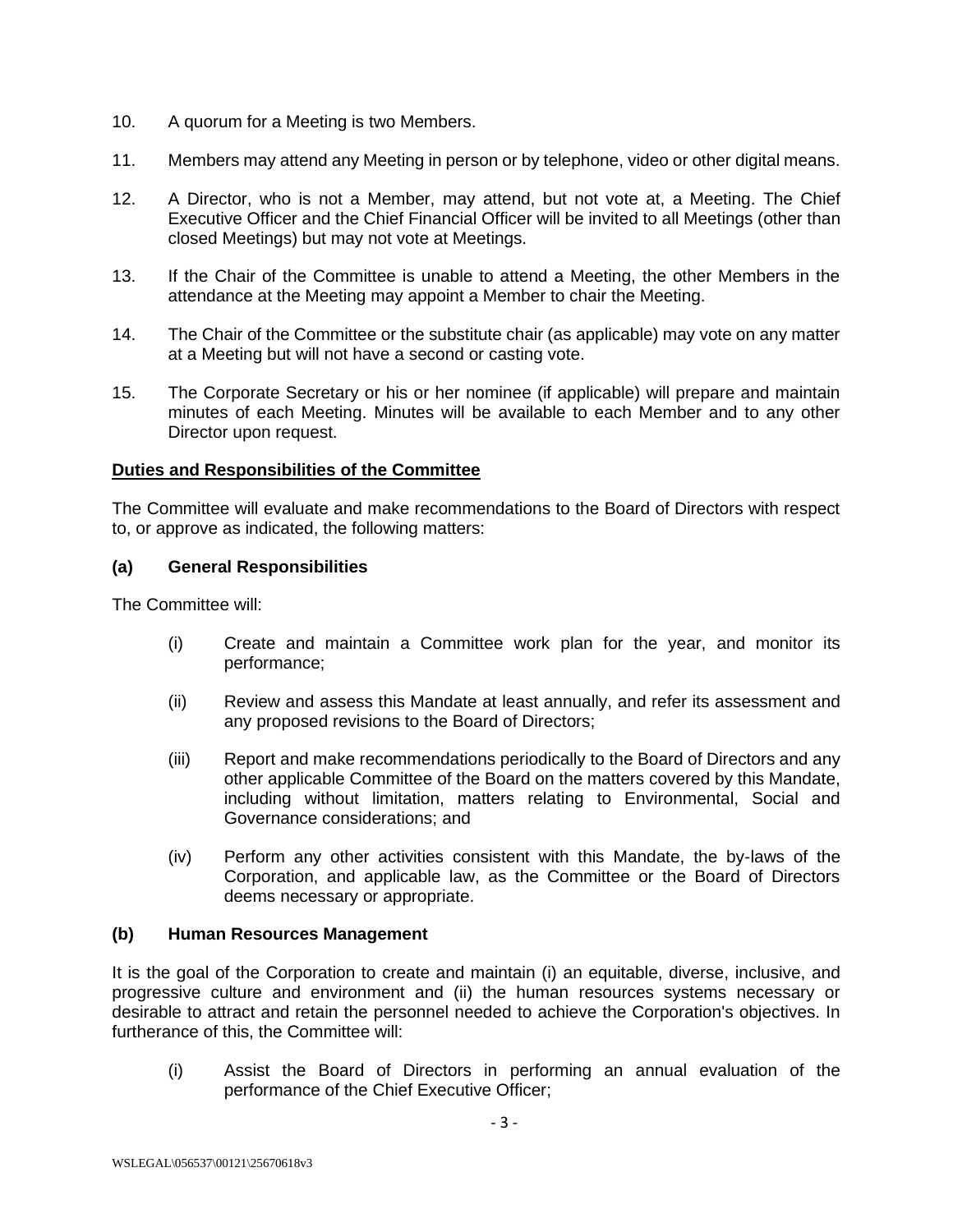- (ii) Annually review the Chief Executive Officer's recommendations for salary adjustments, variable compensation and performance ratings for each position of the Senior Executive Group;
- (iii) Review the compensation structure and corporate objectives for the Senior Executive Group, including a review of compensation for similar roles in comparable organizations;
- (iv) Review the compensation structure and objectives applicable to the non-executive employees as required, and annually receive a report from the Chief Executive Officer or his or her nominee, confirming that compensation to the non-executive employees is consistent with that structure and those objectives;
- (v) Review the practices of the Corporation in human resources management in areas such as compensation, recruitment, training, employee relations, succession planning, talent management, performance management, benefits administration, and other programs designed to meet the Corporation's objectives;
- (vi) Review the human resources policies of the Corporation, including recruitment, compensation, performance management, job evaluation, pay equity, employment equity, learning and development, health and safety, codes of conduct, travel and expenses, benefits and other policies. Such review will include confirming that the policies are in compliance with applicable legislation and are effective;
- (vii) Review the recommendations of the Chief Executive Officer regarding the recruitment, appointment and termination of the Chief Planning and Design Officer, the Chief Project Officer, the Chief Financial Officer, and the Chief Development Officer (collectively, the "**Senior Executive Group**");
- (viii) Review the succession and talent management programs of the Corporation with a focus on the positions of the Senior Executive Group; and
- (ix) Review any compensation disclosure before it is publicly disclosed by the Corporation.

## **(c) Governance and Board Effectiveness**

The Committee will:

- (i) Oversee the development, implementation, and monitoring of current and evolving governance standards and best practices;
- (ii) Review annually By-law No. 1, By-law No. 2, By-law No. 3, the Mandate of the Board of Directors, the Mandate of the Chair of the Board, the Mandate of the Corporate Secretary, the Mandate of the Chief Executive Officer, the Code of Conduct applicable to the Board of Directors, the Code of Conduct applicable to the employees of the Corporation, the Wrongdoing Policy, all committee mandates, and agreements between the Corporation and Directors including any indemnification and confidentiality agreements, and report annually on the same and any resultant recommendations to the Board of Directors; and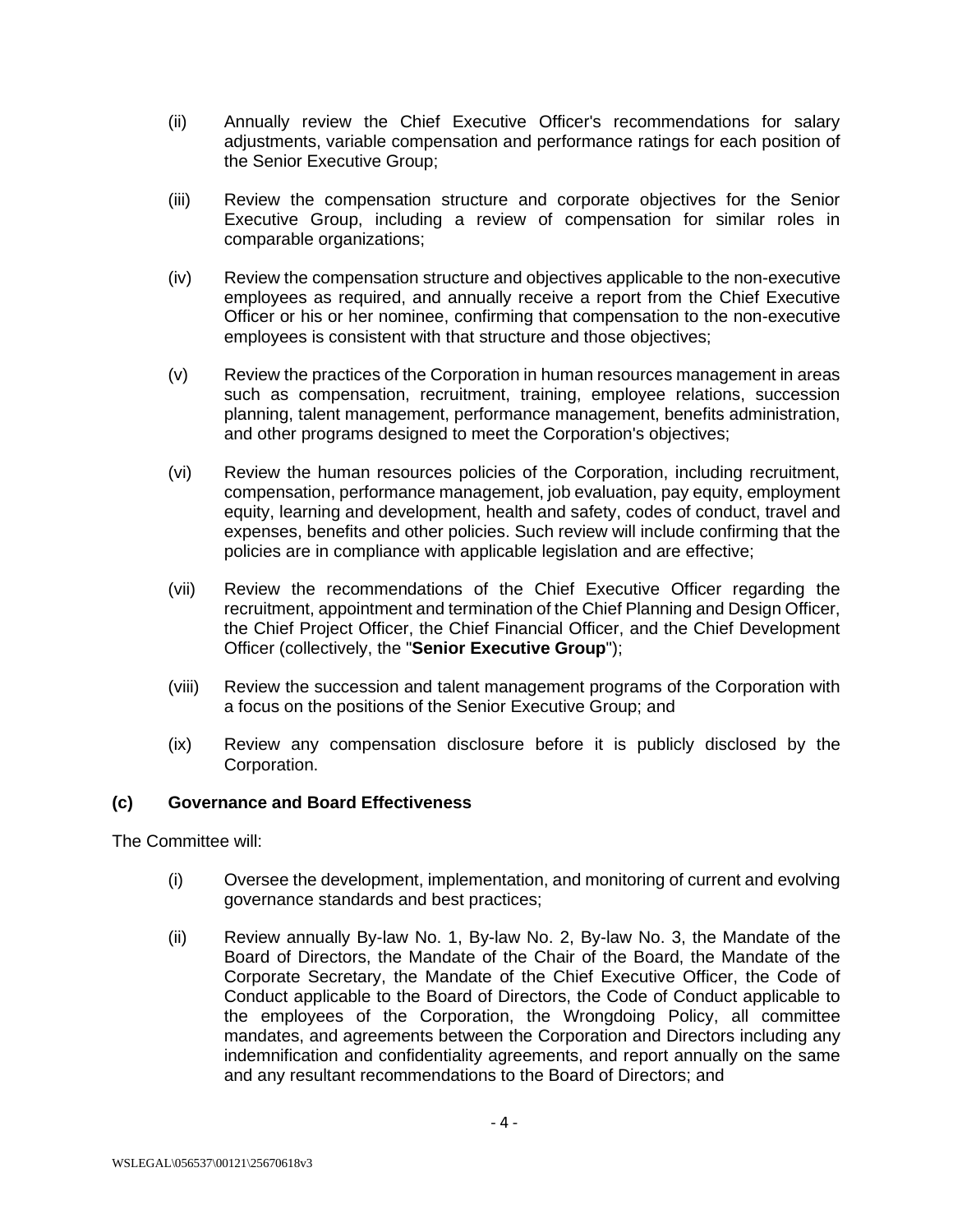(iii) Oversee the development and implementation of effective policies and practices in accordance with required public access to meetings of the Board of Directors and of all Committees, consistent with applicable legislation.

## **(d) Performance of the Board of Directors, Directors, Committees, and Committee members**

The Committee will:

- (i) Oversee a process to annually review the effectiveness of the Board of Directors, each Director, each committee of the Board of Directors, and each member of each committee, and report the results of the review and any resultant recommendations to the Board of Directors;
- (ii) Review and make recommendations to the Board of Director with respect to the remuneration of each Director and of members of committees; and
- (iii) Ensure that there is a process in place for the orientation and onboarding of new Directors, and that a Board of Directors manual is kept current and made available to each Director.

## **(e) Diversity and Inclusion**

The Committee will:

- (i) Oversee the development, maintenance monitoring and refinement of strategies, policies and practices of the Corporation that facilitate an inclusive, equitable and supportive work environment. This includes policies related to recruitment, hiring, training, retention and promotion; and
- (ii) Report to the Board of Directors at least annually on the effectiveness of the diversity strategy and performance measures on diversity and inclusion.

## **(f) Stakeholder Relations**

The Committee will:

- (i) Annually review and evaluate for recommendation to the Board of Directors stakeholder performance relationship indicators for the Corporation; and
- (ii) Oversee the implementation and execution of an annual stakeholder relationship plan to maintain high levels of positive sentiment toward the Corporation and its projects.

## **(g) Other Duties and Obligations**

The Committee will undertake such other duties and obligations, and have such other powers, as may be assigned to it from time to time by the Board of Directors.